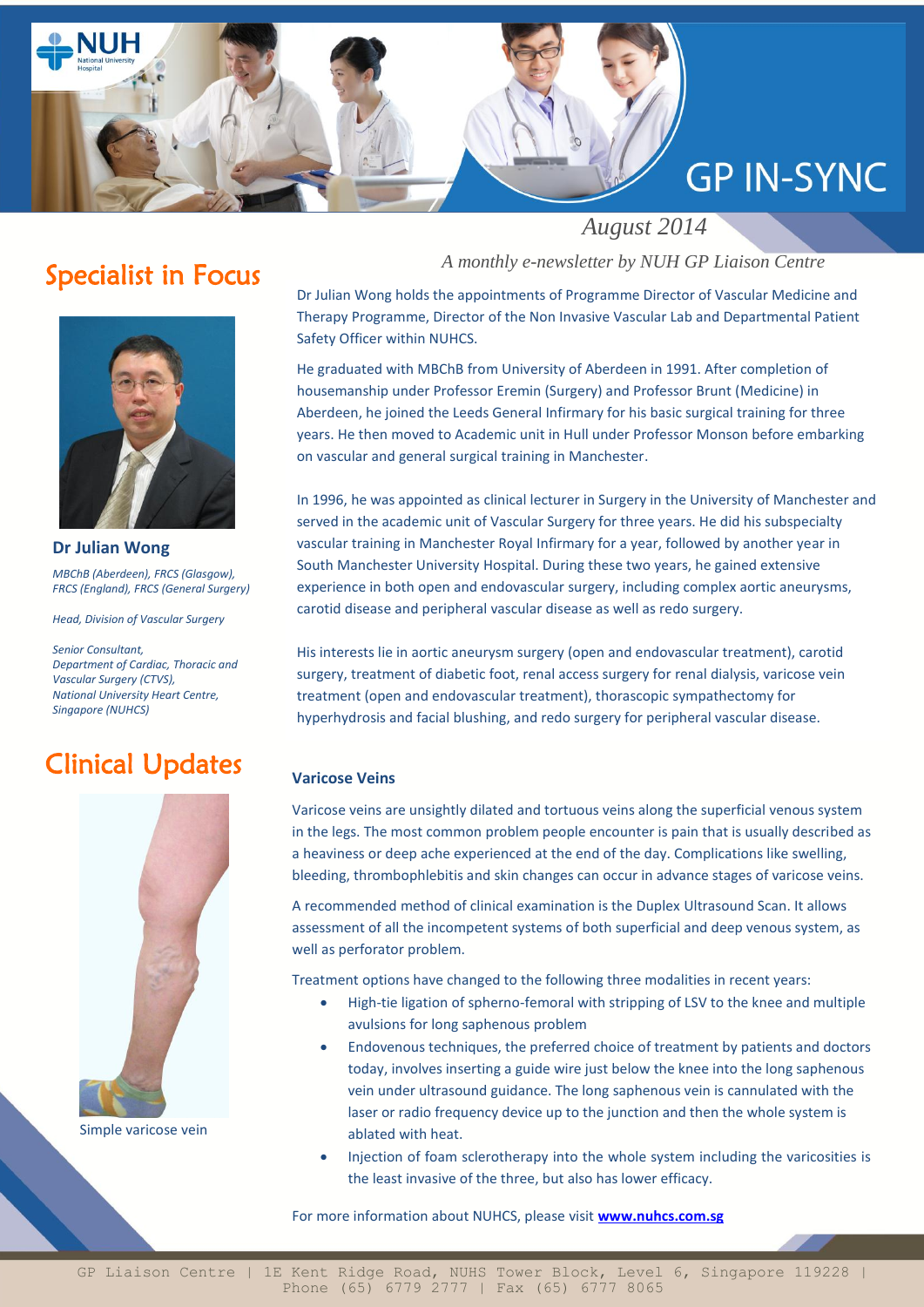

#### **GP Liaison Centre (GPLC)**

 Mr Davin Wangsa or Ms Zanda Chiang Email: **[gp@nuhs.edu.sg](mailto:gp@nuhs.edu.sg)**

## Specialist in Focus



**Dr Edgar Tay**

*MBBS, MRCP (UK), Mmed (Int Med)*

*Consultant, Department of Cardiology, National University Heart Centre, Singapore (NUHCS)*

Dr Edgar Tay is a clinical instructor at the Yong Loo Lin School of Medicine, Singapore. Dr Tay obtained his Master of the Royal College of Physicians (UK) diploma in 2004, and completed his cardiology training at the National University Hospital, Singapore in 2008.

He obtained the Ministry of Health Scholarship to undergo sub-specialty training in adult congenital heart disease and pulmonary hypertension at the Royal Brompton Hospital, London, UK and then completed a second year of interventional fellowship at St Paul's Hospital, Vancouver BC where he was trained in transcatheter aortic valve implantation.

His interests lie in structural intervention, adult congenital heart disease, pulmonary hypertension, pregnancy and heart disease, and cardiac computed tomography.

Presently, he is actively involved in the management of patients with adult congenital heart disease, pulmonary hypertension and those with heart disease in pregnancy. He also sees patients with valvular heart disease who may benefit from transcatheter therapies.

## Clinical Updates

#### **First-in-Asia Implantation of the new second-generation TAVI**

NUHCS performed its first-in-asia implantation of its second-generation transapical JenaValve TAVI system in July 2014, led by Dr Jimmy Hon, Dr Edgar Tay and their respective surgical and cardiological teams.

The JenaValve transapical TAVI system is a true second-generation catheter-based aortic valve implantation system and is the first valve that qualifies to treat both aortic stenosis and regurgitation. It is currently being sold in Europe and other markets worldwide.



The transapical JenaValve prosthesis consists of a natural aortic porcine root bioprosthesis fitted with an outer porcine pericardial patch, a socalled skirt, before being sewn onto a Nitinol self-expanding stent.

- $\frac{1}{2}$  JenaValve's unique "3-feeler element" allows the clinician to accurately position the prosthesis in the anatomically correct position during implantation thus ensuring to achieve the correct implantation height and commissural alignment within the patient's native valve.
- JenaClip™ anchoring and clamping mechanism allows the prosthesis to be clamped onto the patient's native valve leaflets enabling the JenaValve to be firmly anchored in the correct anatomical position and provide active fixation and resistance to migration.
- $\ddot{+}$  The JenaValve implantation is conducted on the beating heart. Hemodynamic flow is maintained without cardiac arrest and rapid pacing is not required during the procedure. The low profile and the open cell design of the stent prosthesis ensure open flow to the coronaries after the implantation. The JenaValve is available in three sizes, 23mm, 25mm and 27mm, covering aortic valve annuli from 21mm to 27mm.
- $\ddagger$  JenaValve is retrievable and repositionable thereby contributing to a safer and successful procedure.

Click **[here](http://www.youtube.com/watch?v=F9v1LewMdvs&feature=youtu.be)** to watch & **[read](http://www.nuhcs.com.sg/wbn/slot/u3192/Brochures/TAVI.pdf)** more about TAVI.